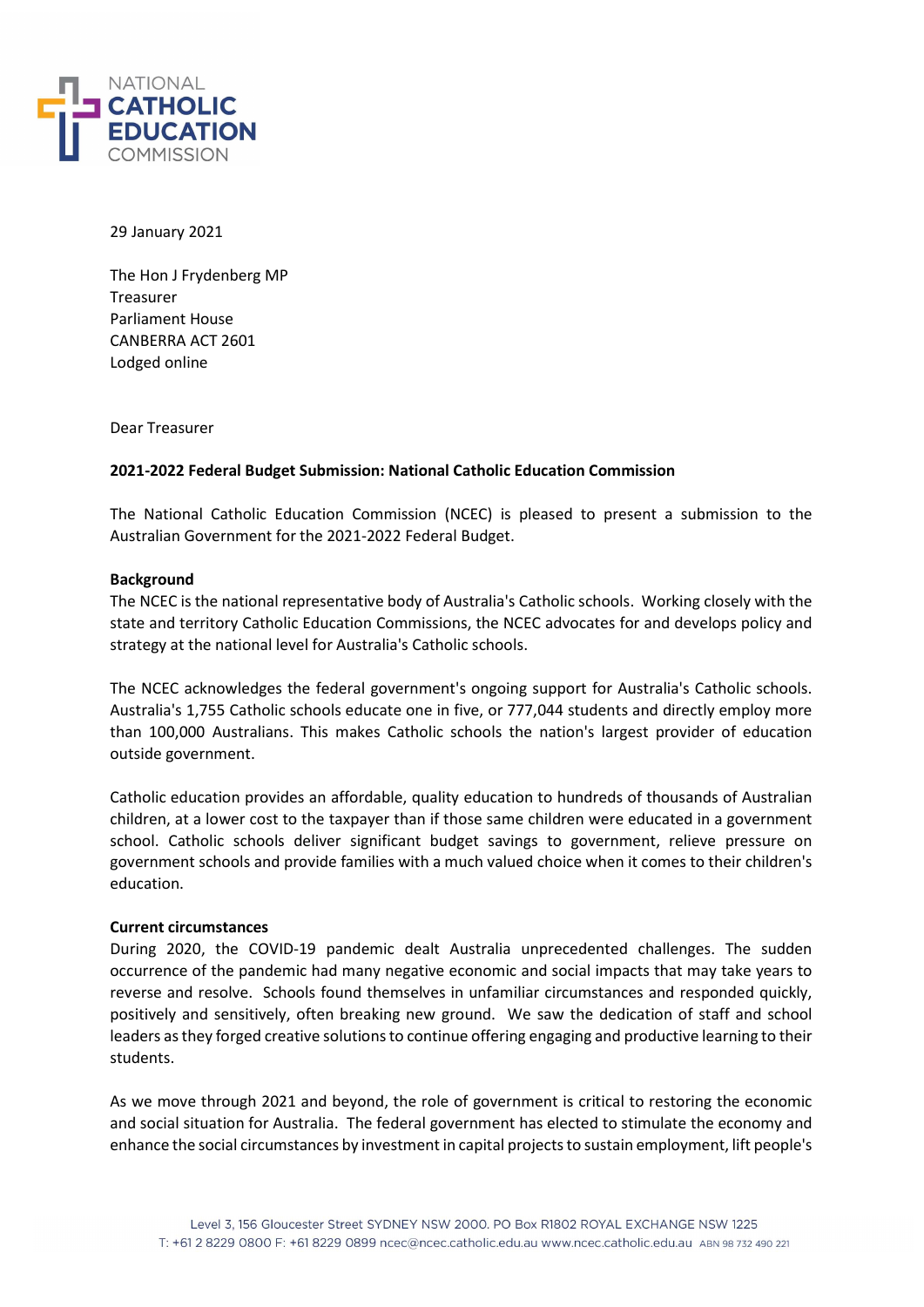confidence levels and re-energise the economy. A second approach has involved targeted support of those who have been stood down from employment or had hours of work reduced.

## Catholic education's contribution to stimulating the Australian economy

Catholic education is well-placed to support the government's agenda of stimulating the economy and enhancing the social circumstances of Australian society.

Across Australia, in every state and territory, and in each electorate, there are Catholic schools that would benefit from capital investment. Capital for Catholic schools comes primarily from private sources, usually parent contributions from building funds, with additional support from state and/or federal grants. Parents and families of students at Catholic schools have contributed significant capital expenditure to Australia's Catholic schools. For example, in 2018, families contributed \$1.3 billion to the costs of capital for Catholic schools.

One of the strong characteristics of the capital investment in Catholic schools is its impact on the local economy. Most Catholic schools are community-based, with strong local profiles that engender loyalty from parents and families. This means investment is generally spent locally and impacts positively on the economic and social development of local communities.

Combined with the contributions from families, capital investment by the federal government will have a multiplier effect, maximising the return on investment.

The Catholic education sector across Australia has shovel-ready projects estimated to be worth \$1.02 billion in 2021-2022. Follow up projects, estimated to be in the order of \$3-4 billion are likely for 2022-2024.

1. The NCEC recommends that the Australian Government partner with Catholic schools to immediately inject much-needed stimulus funding into local economies through an investment in capital works via additional Commonwealth capital grants to enable shovelready projects to proceed without delay.

# Early childhood education

The investment in early childhood education is recognised as an efficient use of education funds due to the positive impacts on young children at the critical developmental stage prior to formal schooling. Research based on developmental indexes (such as the AEDI), suggest that early childhood learning can particularly assist children who are rated at the lower end of the indexes.

While universal access for four-year-old children has been the policy position for successive federal governments, there is evidence that the funding for universal access is inconsistently applied by state and territory governments. For example, Catholic early childhood centres in the ACT do not currently receive any federal government funding.

The NCEC supports funding for universal access and would like to see it applied consistently across states and territories and sectors for the year before school, with an eventual transition to two years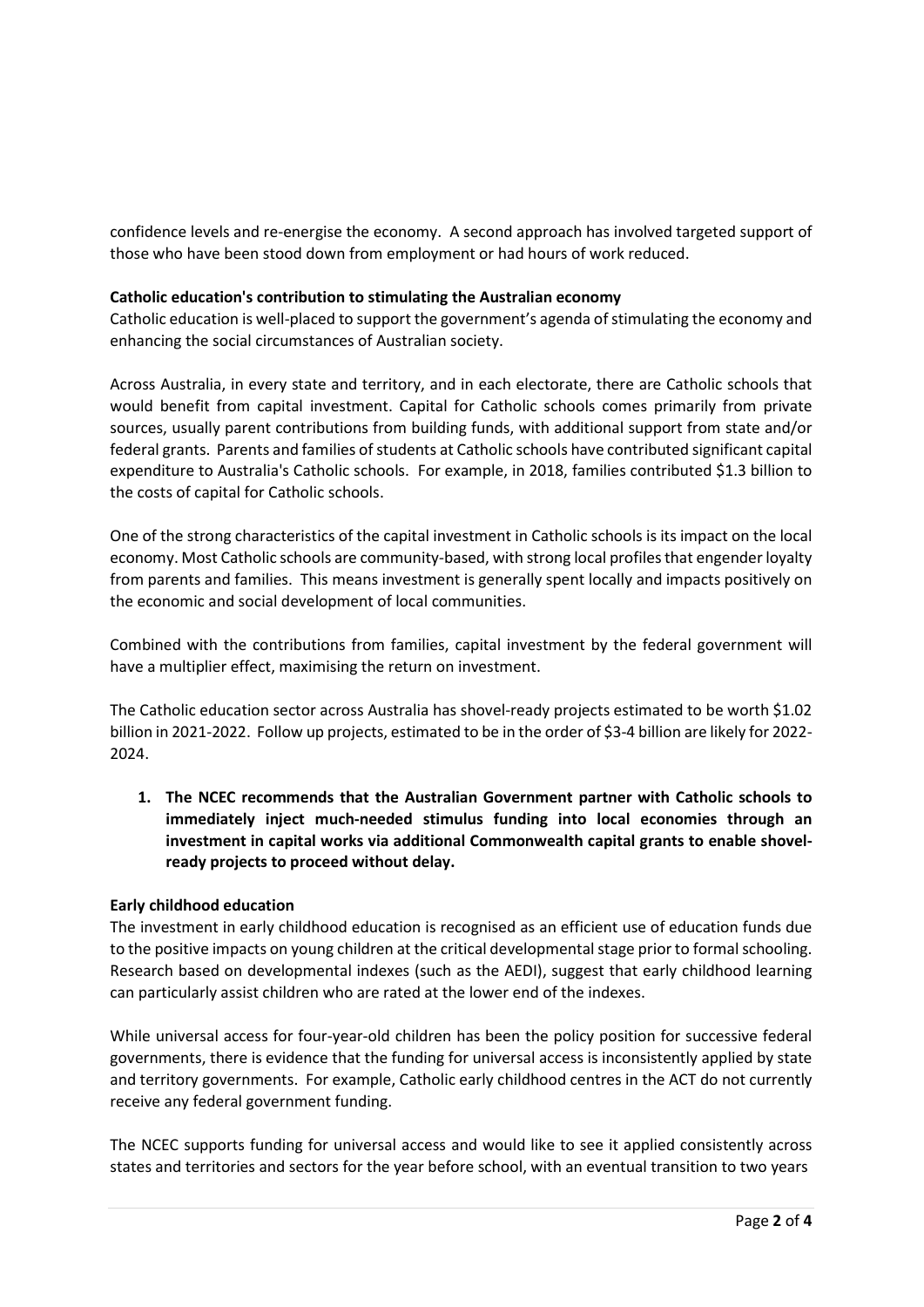before compulsory schooling. Ideally, communities that suffer disadvantage would be offered priority in the delivery of services.

High-quality early childhood education is dependent upon the provision of well-trained teachers, especially for lower SES areas and disadvantaged communities. In particular, the NCEC supports the provision of targeted funding through grants and subsidies to train Aboriginal and Torres Strait Islander peoples as early childhood educators supporting their local communities.

The Catholic sector, as a non-government body, is ready and willing to expand the delivery of early childhood education in response to increasing interest from families if funding can be assured. Currently, approximately 20,000 children attend early childhood education centres in the Catholic sector. Research has already been undertaken to determine the level of demand in different communities. The Catholic sector has provided billions of dollars of capital development in the school sector, however the capacity to provide new facilities for early childhood education is significantly restricted.

To provide urgently needed services the sector seeks federal government support for capital grants for early childhood education facilities. This will facilitate choice, access and continuity for parents seeking a Catholic education for their children.

- 2. The NCEC recommends that the Australian Government allocates funding across all sectors to ensure universal early childhood education for four-year-old children. It further recommends funding three-year-old students with a priority given to communities that suffer disadvantage.
- 3. The NCEC recommends the Australian Government target funding to provide trained early childhood teachers in lower SES areas and disadvantaged communities, focusing on the training of Aboriginal and Torres Strait Islander peoples.
- 4. The NCEC recommends the Australian Government provides capital funding support for early childhood education facilities on Catholic school sites.

# Regional, Rural and Remote

Several recent reports have highlighted the challenges associated with operating schools in regional, rural and remote locations. Notably the House of Representative Inquiry: Education in Remote and Complex Environments, offers observations about schooling in remote areas.<sup>1</sup>

In 2020, the COVID-19 crisis has impacted across all areas of Australia, additionally, in the last three years, regional, rural and remote areas faced the challenges of significant drought, flooding and bushfires in some areas.

1

https://www.aph.gov.au/Parliamentary\_Business/Committees/House/Employment\_Education\_and\_Training/ RemoteEducation/Report